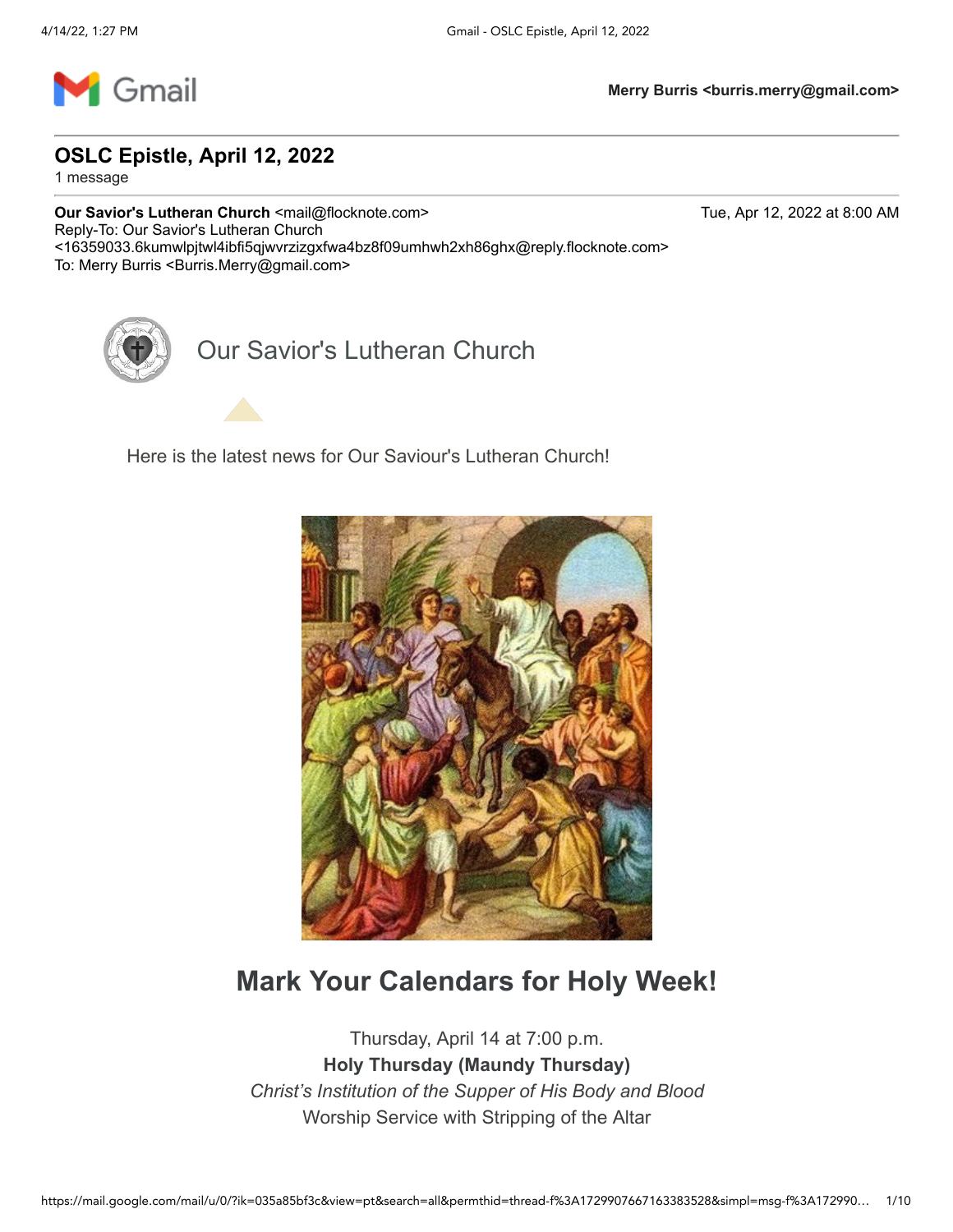4/14/22, 1:27 PM Gmail - OSLC Epistle, April 12, 2022

Friday, April 15 at 7:00 p.m.

#### **Good Friday**

*The Crucifixion and Death of Jesus Christ, Our Lord* Tenebrae (Service of Darkness) *Meditation on the Passion of Our Lord*

> Sunday, April 17 at 8:00 a.m. and 10:00 a.m. **Easter Day** *Feast of the Resurrection of Our Lord*

Breakfast will be provided starting at 9:00 am. Scrumptious breakfast casseroles will be served between the services. Please join us for food and fellowship on this joyous Easter. We hope to see you there!! (Free-will donations accepted)



## **Easter Egg Hunt**

To all parents, grandparents, aunts, uncles, etc., Bring your little one(s) to The Great Easter Egg Hunt, April 16th, 2022 10:00 am. This is an annual event when OSLC truly shines. There will be age -appropriate hunting grounds for ages pre-school through sixth grade, games, face painting, snacks and more.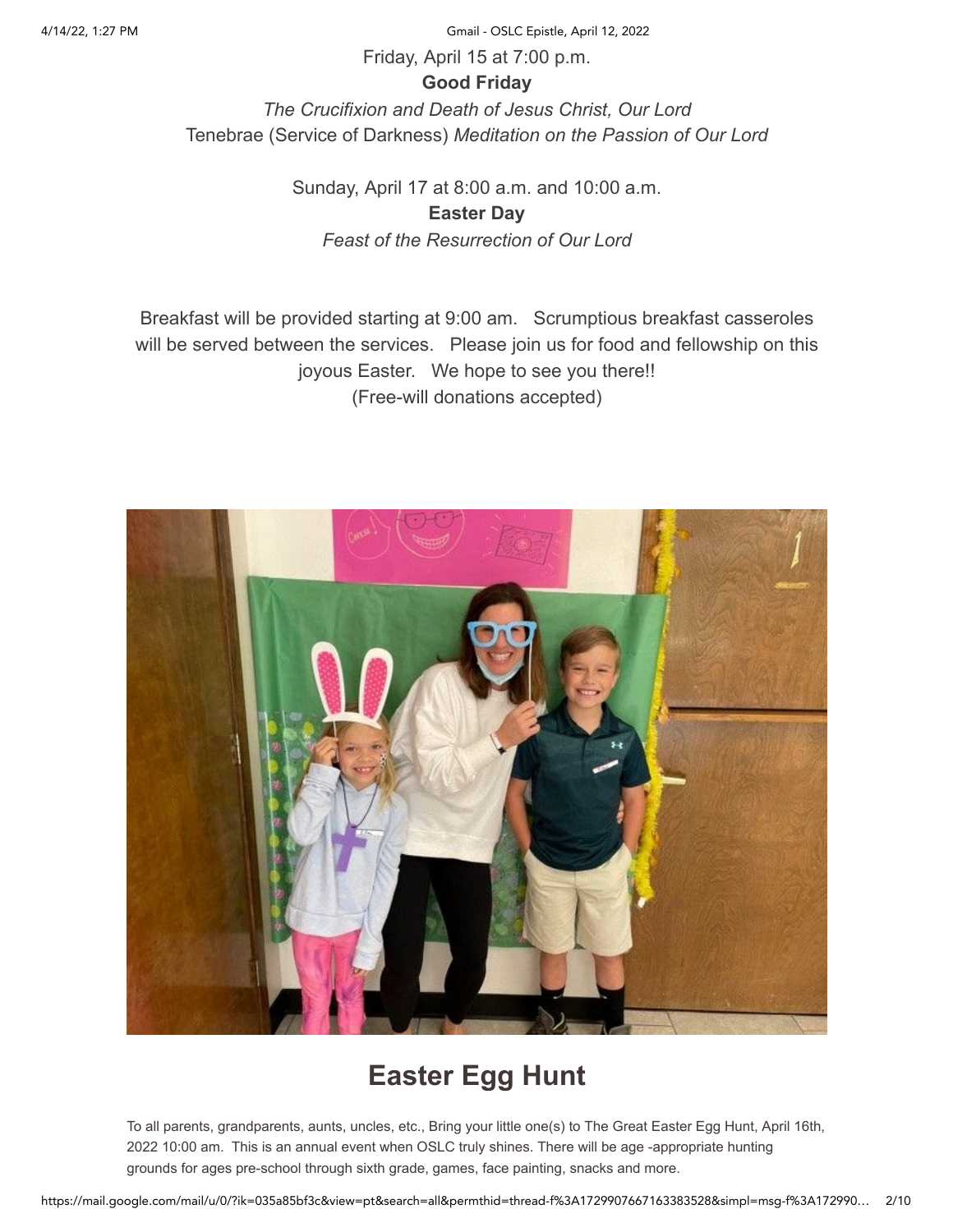

#### **March Headlines**

- Area assistants to the bishop are appointed by Bishop Selbo.
- Spiritual Orphans Network is helping to serve those impacted by war in Ukraine.
- Letter from Bishop Selbo on war in Ukraine.
- How to help Ukrainian refugees.
- Nominations sought for positions to be elected at 2022 Convocation.
- Mekane Yesus Seminary building project update.
- "The Attraction of the Cross" Message from Bishop Dan Selbo.
- Congregations ratify NALC constitutional amendments.
- Pastor Shelly Schultz is named NALC call process coordinator.
- Retreat for vocational discernment at Trinity School for Ministry.
- NALC Executive Council update.
- Living and Giving Stewardship Team meets to plan resources.
- 2020 Vision further exemplifies Congregationally Focused Core Value.
- Small and rural church ministry course is offered online.
- NALC Life-to-Life Discipleship: An experience in intentional discipleship for congregations.
- Living and Giving Stewardship Team meets to plan resources.
- NALC youth serving in love.
- Where is God in a disaster?
- 2022 NALC Pastors' Conference considers real-life apologetics.
- Remember the pastor's spouse Ministry Matters from Pastor David Wendel.
- NEXUS Institute seeks to raise up a new generation of church leaders
- Ordination anniversaries noted at pastors' conference.
- Congregational anniversaries.
- NALS June classes and events.
- NALC seeks staff for Texas office.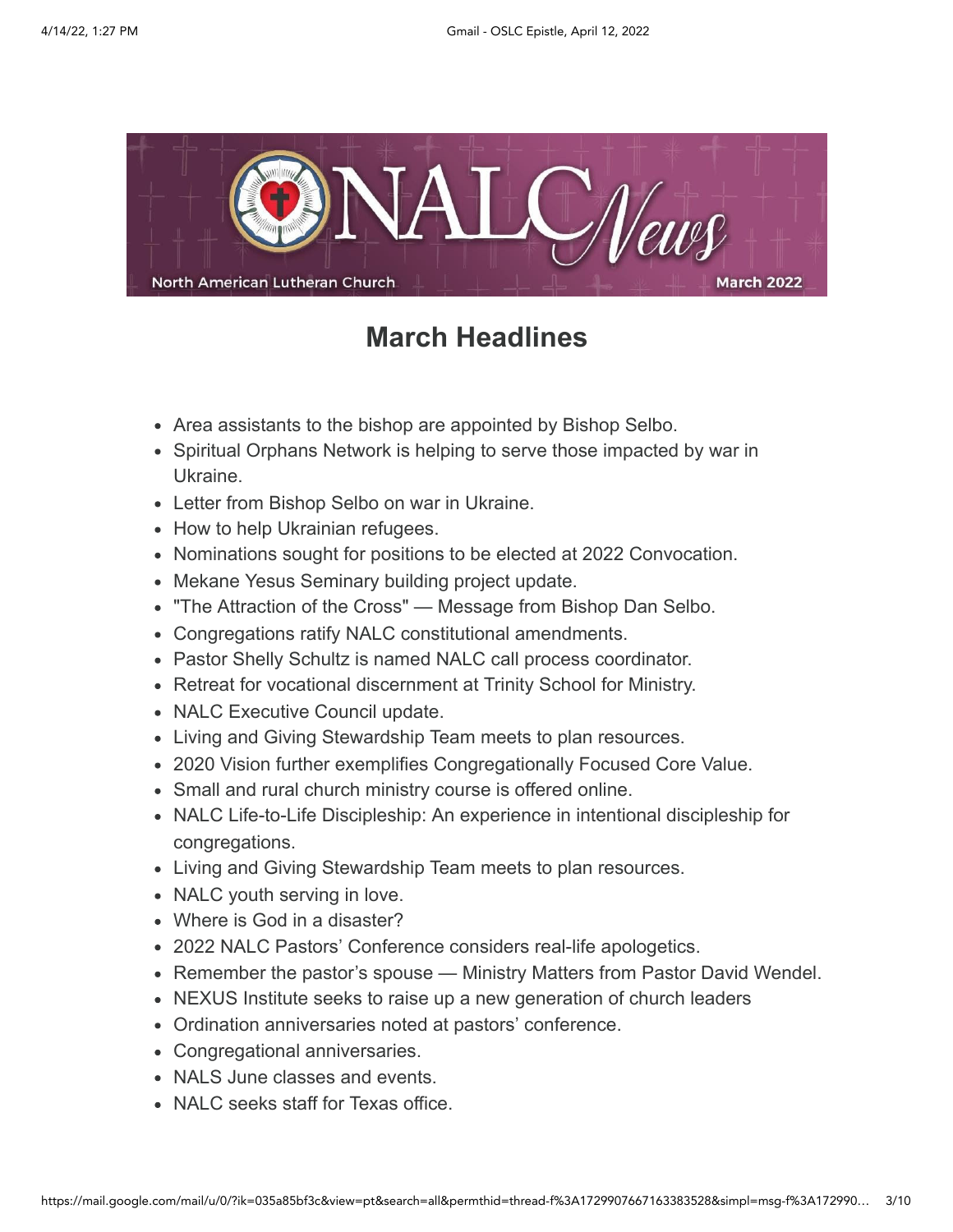# **[Read March NALC News](https://email-mg.flocknote.com/c/eJwVjstuwyAQRb_G3oGGGWjUBYu0UldN-w08htgKAQtjRf37YunqvlYn2osivOh5tQiIoBUqAiCShthzAh2NxpQiTRpSruFRamcZ6nNe7HtSIUFS2tGb9wCYUGk2wCZ5bwjnbJfet32i64RfQ33h4nKQtd3Hem0i1NK59DGOLVcX99FOjhFAw36u35_i5lpYxHmL36PntXAUL_Zyi2lu9uNobd3ljVv7G4z3p1vzyfcPyhtCCw)**



### **A Thank You Note from Pam Arntt**

Hello Everyone,

I'm so sorry for the delay in getting this off.

I would like to Thank everyone for all the prayers and support while I've been down and out again. The prayers have been truly wonderful and have helped me so much. I feel I'm on my way to a full recovery. And praying it does not happen again.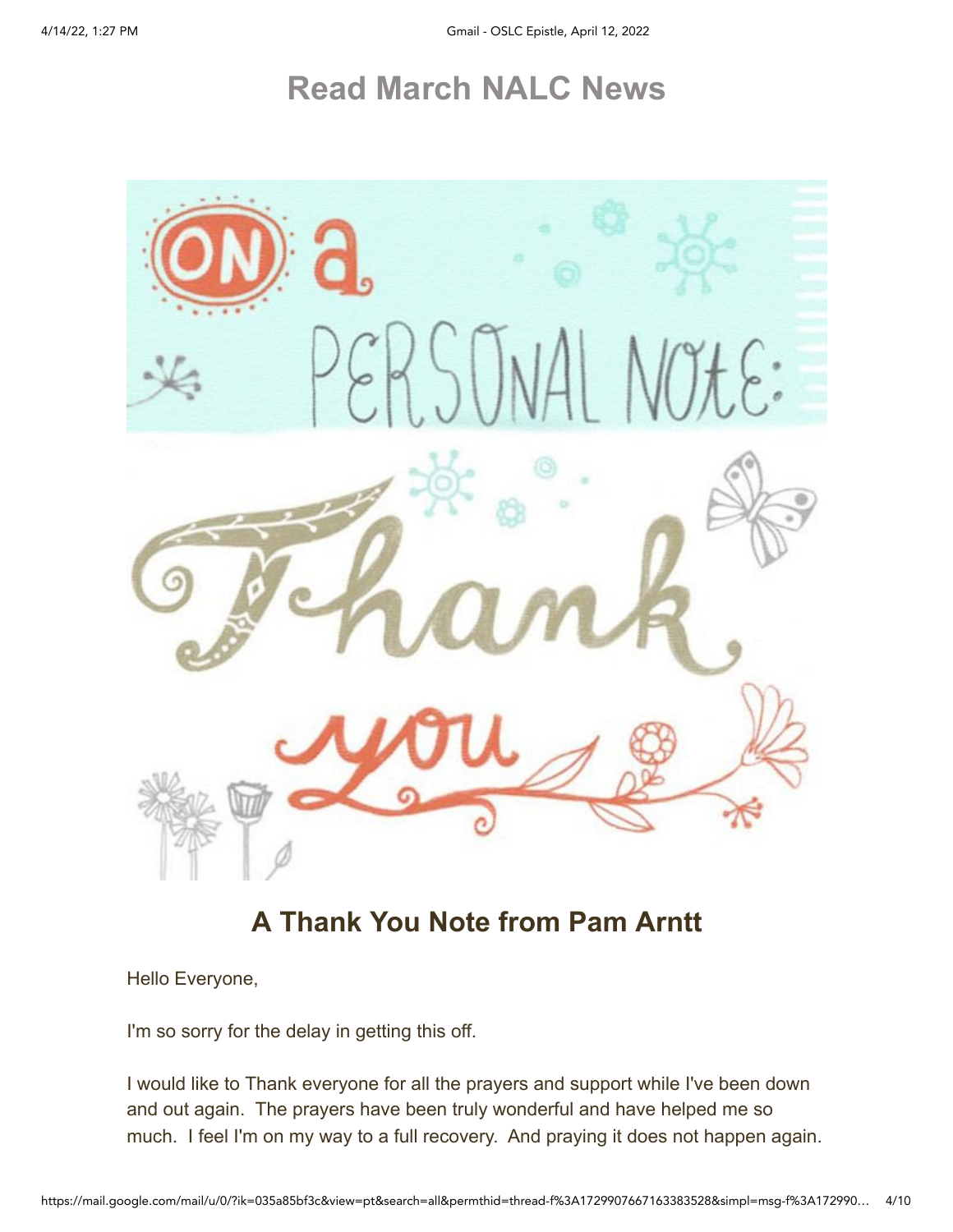This getting old is not good thats for sure. But must add this is just a start.

Thank you for the calls and flowers. Sure brightened my days.

Thanks Again everyone - Pam Arntt

See the note posted on the bulletin board in the Narthex.



#### **OSLC Medical Response Team**

Did you know that OSLC has a Medical Response Team? It's basically a group of active and retired medical personnel that have volunteered to respond to any medical issue/emergency while at church. They will respond, assess the medical situation and be the medical interim until professional Emergency help arrives (if needed). They are responsible for keeping the AED (Automated External Defibrillator) charged and up-to-date, keeping the First Aid supplies stocked and are ready to assist in any medical emergency due to severe weather such as tornadoes.

We are having an AED/CPR course (that includes what to do in cases of choking, because we do love to eat, right?) for both adults and children. Everyone is invited to attend. After all, emergencies happen at home, too! The class will be held on Thursday, April 21st at 6 p.m. It should last about 45 minutes.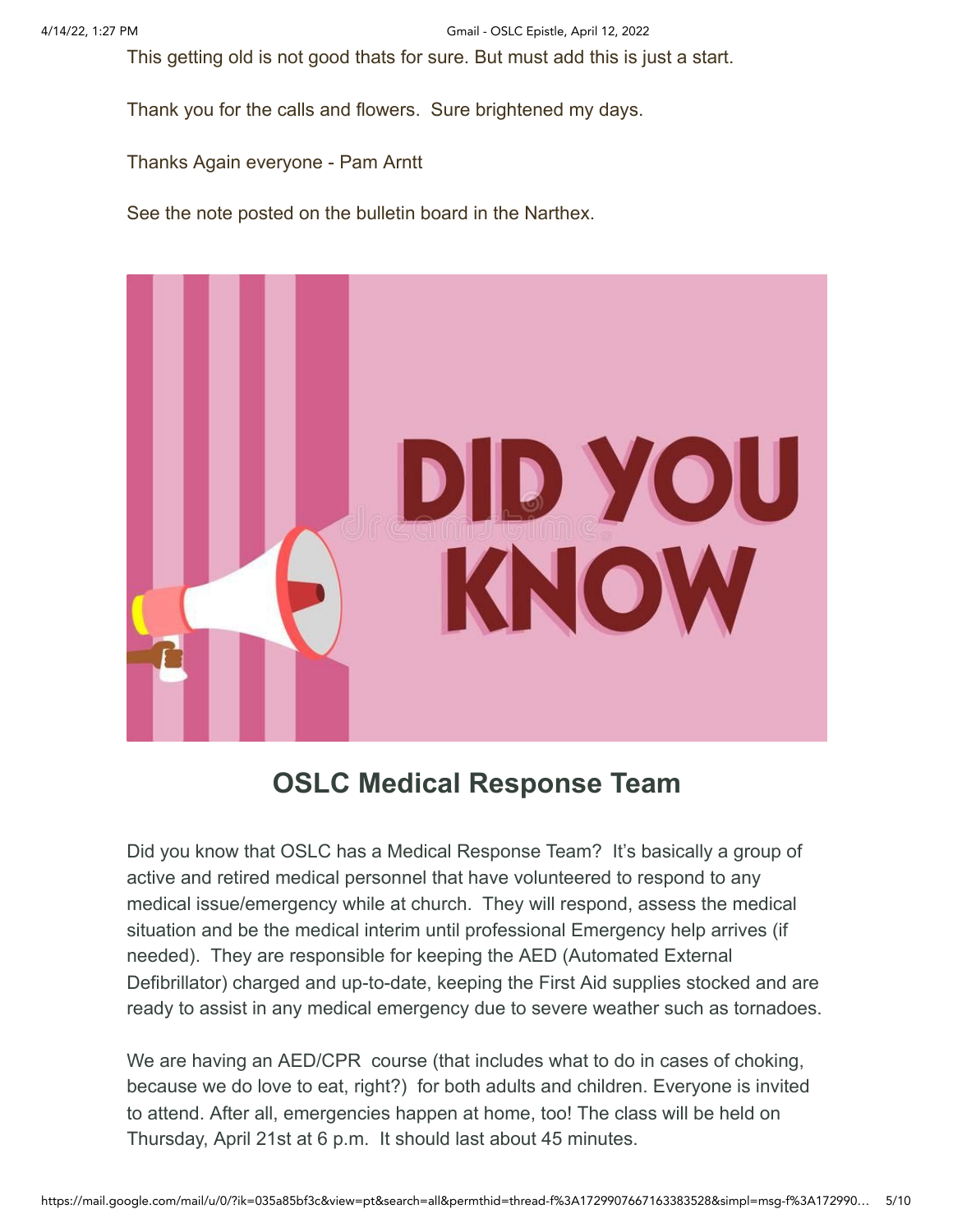If anyone has a medical background and/or has experience in AED/CPR and would like to be a part of this team, please let Susan Buntz know. 903.805.8719 [\(susanbuntz@gmail.com](mailto:susanbuntz@gmail.com)) Team members so far include: Beulah Rhodes, Sally Dengerud, Cheryl Pontious, Dr. Hayden Head, Joni LeBlanc and Susan Buntz.



## **Thursday Morning Bible Study**

Thursday Morning Bible Study is canceled for Maundy Thursday, April 14th. Studies will resume on Thursday, April 21.

Welcame New Members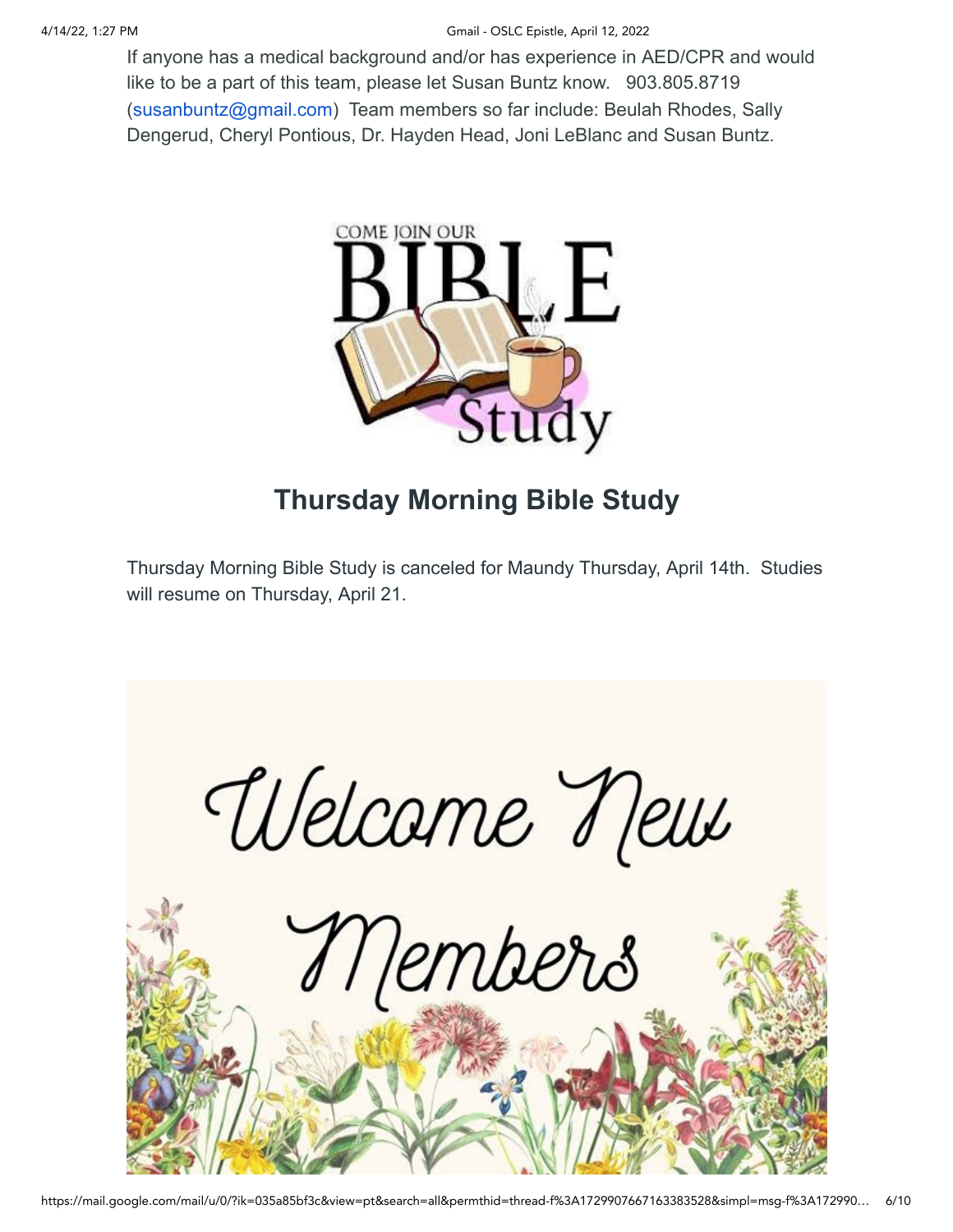### **Our Newest Members**

#### Susan Walker

Susan grew up in Houston, TX. She worked at the Houston VA Hospital. She volunteered with the Red Cross Disaster Relief and enjoyed volunteering with her church. Her hobbies are playing with her two cats, Mittens and Angel, and she currently enjoys gardening.

#### Jacquelyn Lucas

Jacquelyn was born on a ranch in Stillwater, Ok. She also worked at the VA Hospital in Houston, TX. For years she worked in the fast food industry. She used to paint but now enjoys watching movies and playing with her cats, Mittens and Angel.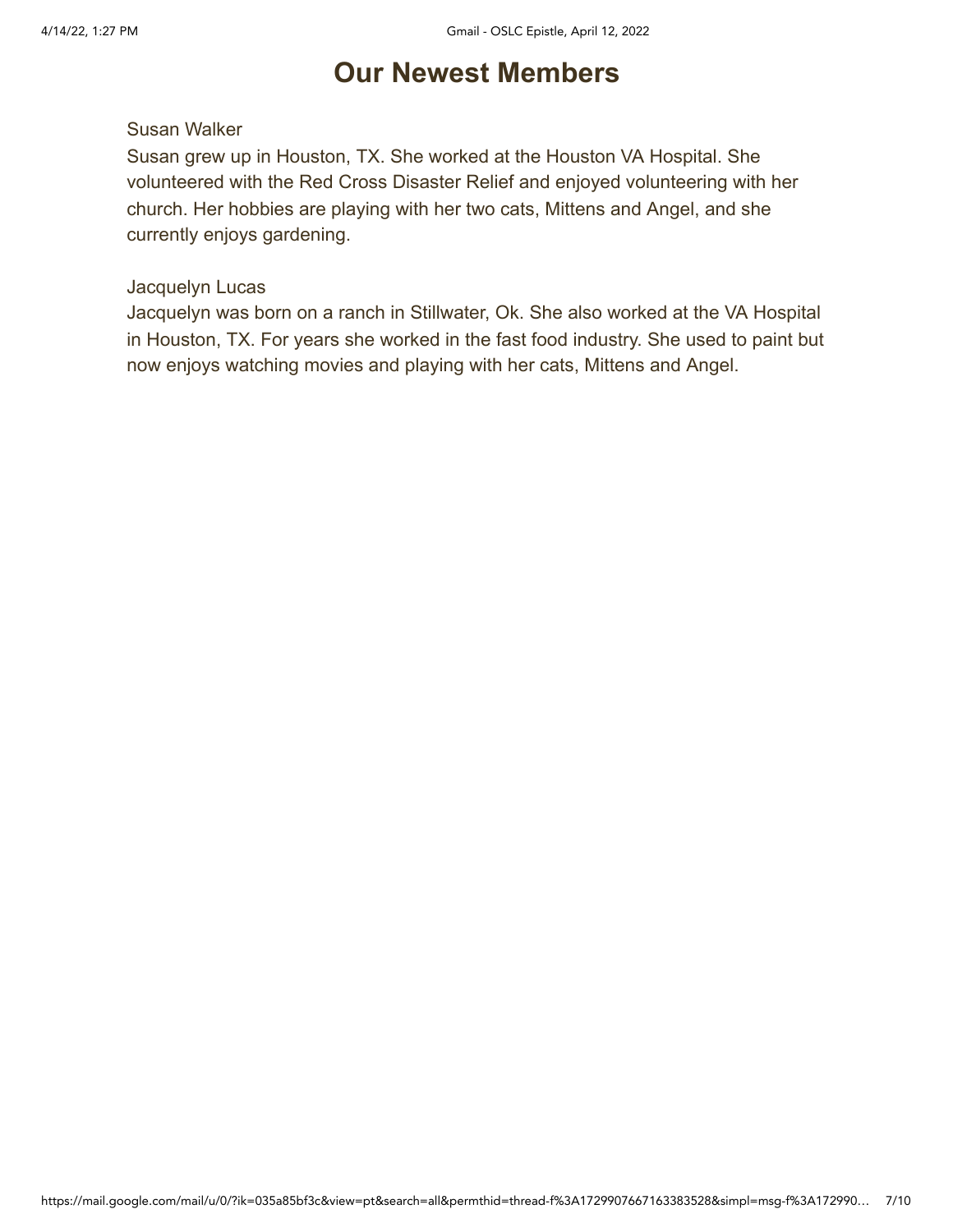4/14/22, 1:27 PM Gmail - OSLC Epistle, April 12, 2022



## **Helping Texas!**

Ken Pontious and John Minster prepare for a road trip to drop off supplies in Clifton, TX. They will be delivering shovels, rakes, hoes, brooms and fence pliers for fire Disaster relief North Central Texas.

# **[Photo Album](https://email-mg.flocknote.com/c/eJwtjjsOwyAQRE9jOluYXUMaiqRIl0PwWWwUHCwginz7ECnSNKM30huv1QxCIYtacCE4zmIGzgGmBchS4OgXFCF4GJCHlN3zlRtNLu9s084ES1Z6QMeVB2MBjCJCL6XERVxY0ltrRx3gOoh7T67JtTNRmXJZe3_Rp447-Wj-cDy23PK4mtRHJyv69i4l1ulBpZz9wbqbmH72L3iTOhw)**